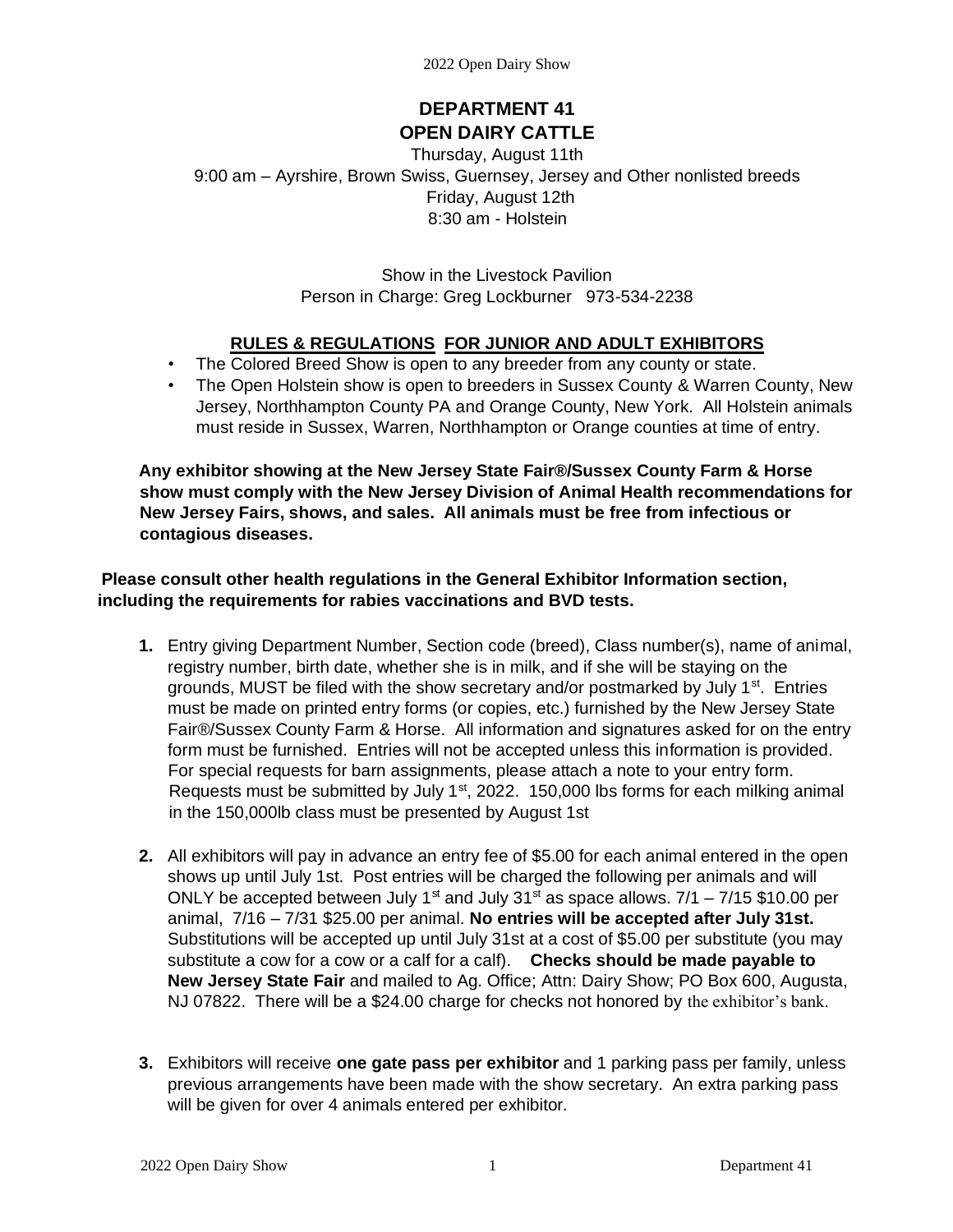- **4.** All Sussex County exhibitors must have all non-milking animals on the grounds no later than 9:00 pm on MONDAY. Milking animals may be brought and removed from the fairgrounds on the day they are to be shown.
	- All out of county color breed animals are required to be on the grounds no later than **7:30 am** on the morning of their show, The Color Breed Show will start at 9:00am on Thursday, August 11th.

We will show straight through. NO LUNCH BREAK

**ANIMALS WILL BE DISMISSED AT THE END OF THE LAST BREED SHOW NOT ANY SOONER**. Security and/or agricultural personnel will allow three trailers in at a time. They are to enter through the vet gate and exit thru gate 1. Same route is to be used for loading or unloading of animals or supplies. Be patient and wait your turn if others are in front of you, and under NO circumstances are animals to be walked out to the parking lot. Those disregarding this rule will forfeit their premiums, and risk not being allowed to show in future years. ALL OUT OF COUNTY COLOR BREED ANIMALS MUST BE OUT OF THE BARNS BY 4:00PM SO THAT THE OUT OF COUNTY HOLSTEIN ANIMALS CAN COME IN.

• All out of county Holstein animals are required to be on the grounds no later than **8:00 pm** the night prior to their show. The Holstein Show will start at **8:30am** on Friday, August 12th We will take a half hour lunch break after the Senior Dry Cow Class

*\* DISMISSAL TIMES FOR ANIMALS* will be from NOON to 2PM for those who wish to take part of their show string out and the others will be released at the conclusion of the dairy show. Security and/or agricultural personnel will allow three trailers in at a time. They are to enter through the vet gate and exit thru gate 1. Same route is to be used for loading or unloading of animals or supplies. Be patient and wait your turn if others are in front of you, and under NO circumstances are animals to be walked out to the parking lot. Those disregarding this rule will forfeit their premiums, and risk not being allowed to show in future years.

All exhibitors must have all their animals off the fairgrounds by 6:00 pm on the day of their last show so that the barns can be cleaned for the weekend shows. If you plan to arrive with your animals before the scheduled time or if you plan to leave your animals past the scheduled time, you must notify the show secretary so that ample housing is available for your animals.

**5.** A valid (official) Certificate of Veterinary Inspection signed by an accredited New Jersey Veterinarian must accompany all native New Jersey animals. The Certificate of Veterinary Inspection must indicate that all animals of the species to be exhibited on the exhibitor's premises have been observed by a veterinarian and found to be free of any signs of infectious or contagious diseases. The official New Jersey Certificate of Veterinary Inspection is valid for 30 days in New Jersey. Cattle originating from other states must be accompanied by an official interstate Certificate of Veterinary Inspection in compliance with New Jersey's import regulations.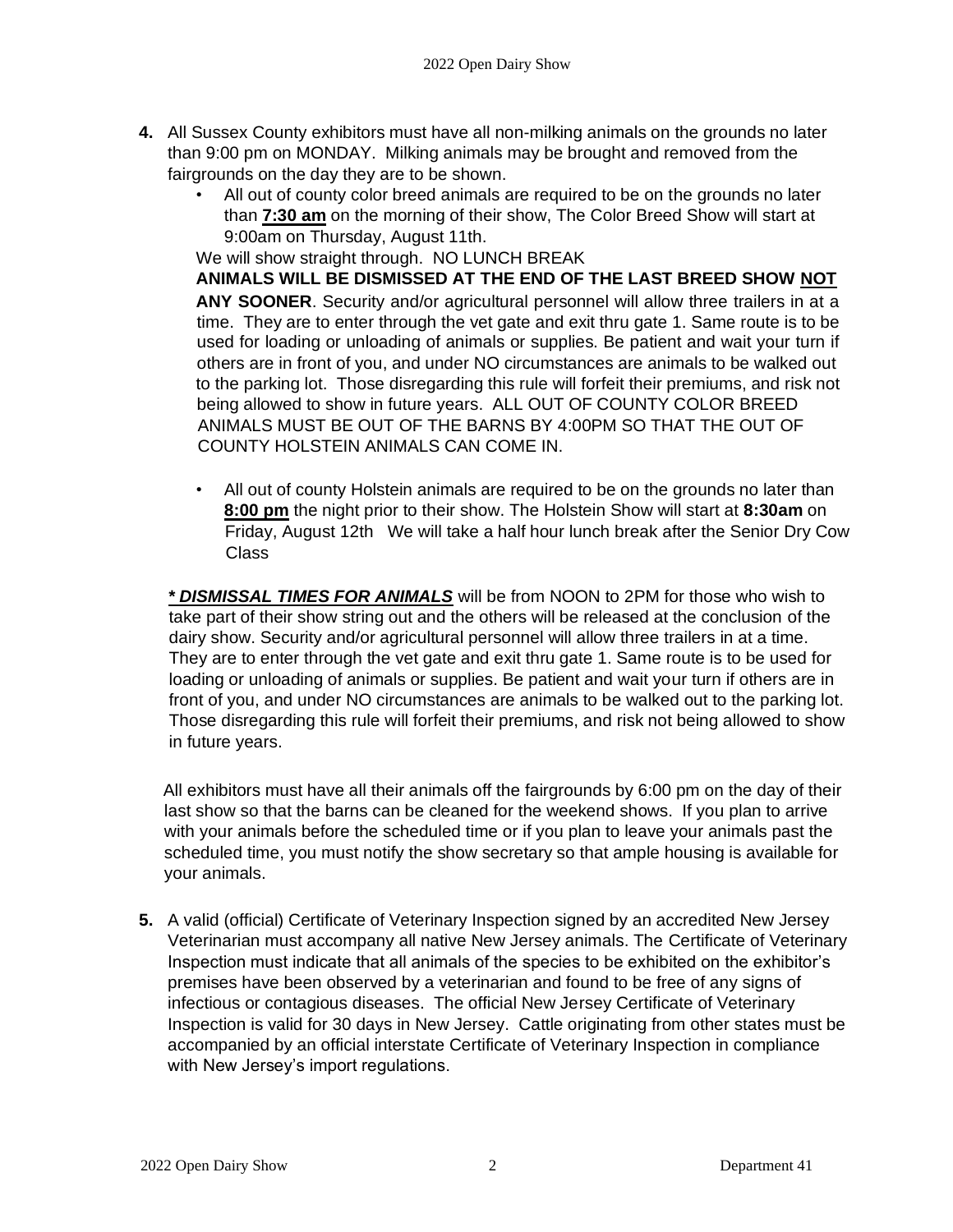- **6.** All domestic animals requiring a Certificate of Veterinary Inspection for exhibition must be individually identified by one of the acceptable species methods and it must be listed on the health certificate. If any additional identification is present, it should also be listed.
- **7.** New Jersey exhibitors do not need brucellosis or tuberculosis certificates. Cattle originating from other states must be in compliance with New Jersey's import regulations including a negative brucellosis test within 30 days, except for heifers under 14 months of age and cattle that originate from a Class Free State or a Certified Free Herd, and a negative tuberculosis test within 60 days, unless the animals originate from a tuberculosis accredited-free state or accredited herd. All cattle from states with endemic Anaplasmosis or Bluetongue, as determined by the United States Department of Agriculture must be tested negative within 30 days prior to entry.
- **8.** All female animals equal to or greater than four months of age should be calfhood vaccinated. All animals must be current on Bovine Respiratory Disease complex (shipping fever) vaccination, which includes at least IBRK, PI3, BVD, and BRSV with dates of inoculation and product name recorded on the health certificate. All **animals must be tested for BVD-PI.** These will be checked with the registration papers. Check with your veterinarian for any updated tests that are required by the New Jersey Department of Animal Health. Please consult further health regulations in the General Exhibitor Information section. **Check the requirements for rabies vaccinations and BVD tests.**
- **9. Registration papers must be checked before your animals enter the show ring and must be available at all times.** The New Jersey Certificate of Veterinary Inspection (or official interstate Certificate of Veterinary Inspection for animals being brought from other states) is required for each animal shown. (Please note that more than one animal can be recorded on a certificate.) It is the exhibitor's responsibility to see that the papers are checked. If your registration papers have not been received by this date, it is advisable for you to call your breed association for verification of registry and/or transfer. Records will be checked before you enter the show ring. Proof of registration of animals in owner's name is required. Registration papers with agreeing markings or tattoo must be available when the animals arrive at the grounds.

 Junior exhibitor's animals must be strictly owned or leased by the Junior exhibitor by May 1<sup>st</sup> of current year, copy of lease agreement must be available at all times, in order to receive any Junior awards. All animals with 87% purebred will be allowed to show, provided they have all the proper papers.

- **10.** All animals to be milked in the milking parlor MUST be DRUG-FREE. Due to health regulations, ALL milk must be disposed of in the bulk tank (ONLY). Those disregarding this rule will forfeit their premiums, and risk not being allowed to show in future years.
- **11.** Each animal entered can only be entered in one of the age classes. For example, a cow entered in the 5-year old class may not be entered in the 150,000lb class or the dry cow class. The committee reserves the right to combine classes at their own discretion for balanced competition of entries received. All milking fall yearlings will compete in the Junior 2-year-old class. All cows entered in milking or dry cow classes must have been fresh at least once. Except 2 year olds; these will be shown in their respective 2-year-old class.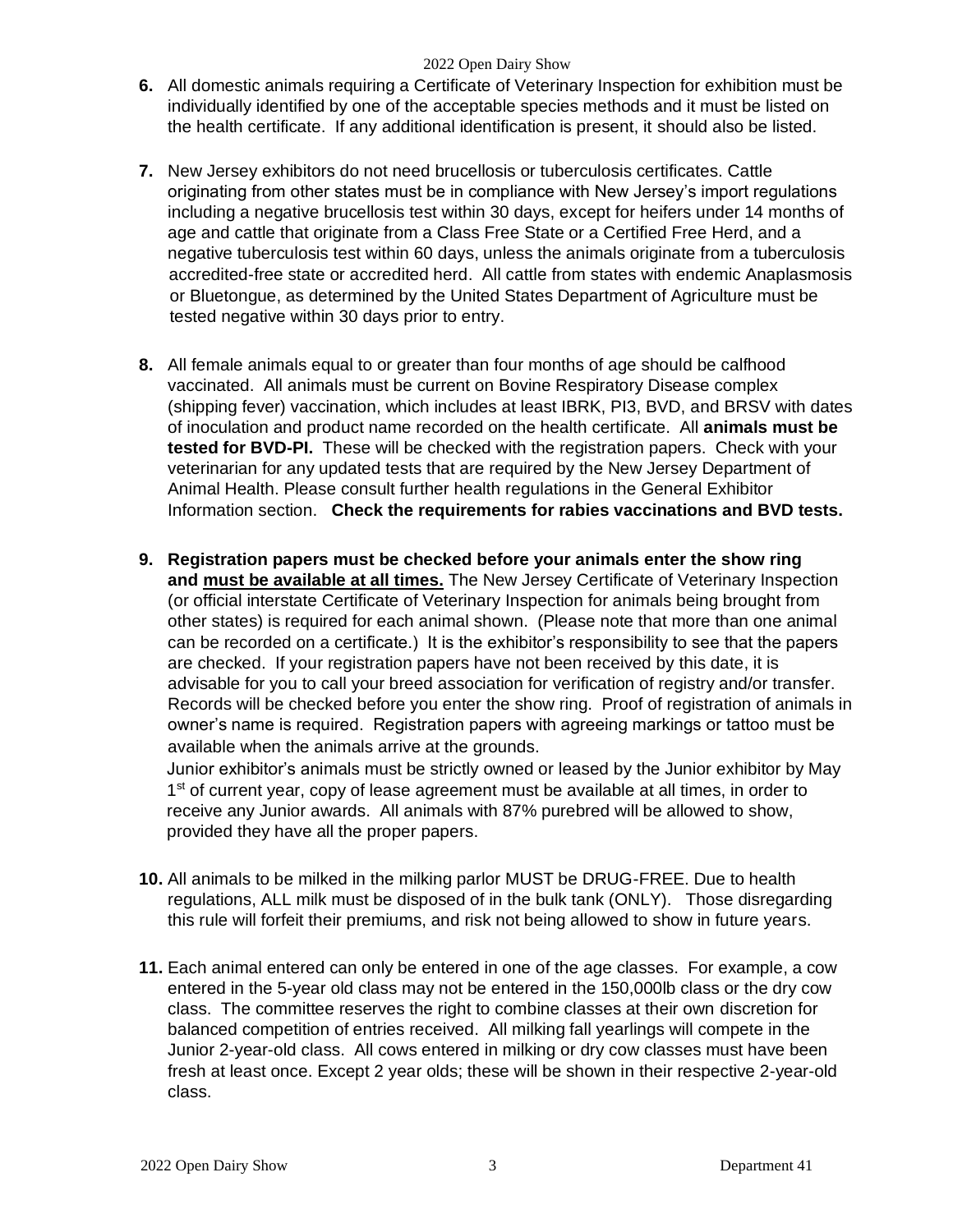- **12.** The New Jersey State Fair/Sussex County Farm & Horse Show Association will provide bedding for exhibitors for the week. It is up to exhibitors to bring feed, hay, utensils, and equipment. Also it is the responsibility of the exhibitor to feed and water their animals.
- **13.** The committee encourages all exhibitors staying more than two days to put up a display by their animals. Displays may be put up on Monday after 12:00 noon. Displays must be put over the animals and are NOT to take up bedding space.
- **14.** Exhibitors may rope off their animals during their respective shows, BUT MAY NOT ROPE OFF THE WALKWAYS AT ANYTIME.
- **15.** Medical waste should NOT be put in with the manure or trashcans on the grounds. Please dispose of needles properly by taking them home.
- **16.** Exhibitors will be expected to display or parade their animals as directed by the superintendent and to accept conditions as provided without controversy. Non-compliance will result in forfeiture of premiums. THIS DISPLAY IS HELD FOR EDUCATIONAL PURPOSES, AND ANIMALS MUST BE KEPT IN SHOW SHAPE.
- **17.** Exhibitors shall be neatly dressed when exhibiting and wear clean clothes. No mid-drifts, open toed shoes, or short shorts or skirts (must be longer than your fingertips when they are at your side).
- **18.** The committee reserves the right to bar from any show unruly animals or animals of decidedly inferior conformation and type, or animals not meeting the health standards.
- **19.** Animals must have NO HORNS OR MUST SHOW SIGNS OF BEING DEHORNED to be shown.
- **20.** Bathroom and shower facilities located in the livestock area are available to all exhibitors.
- **21.** All exhibitors will be required to wear black harnesses. If you do not own one, one will be provided for you the day of the show. The medium size will fit most people.
- **22.** Premiums will be mailed within ten days after the show.
- **23. Participating in this event is at your own risk and that of the health of your animals.**
- **24. All exhibitors are responsible to carry a manure bucket to and from the barns. Walkways between barns and show arena must be kept clean of manure.**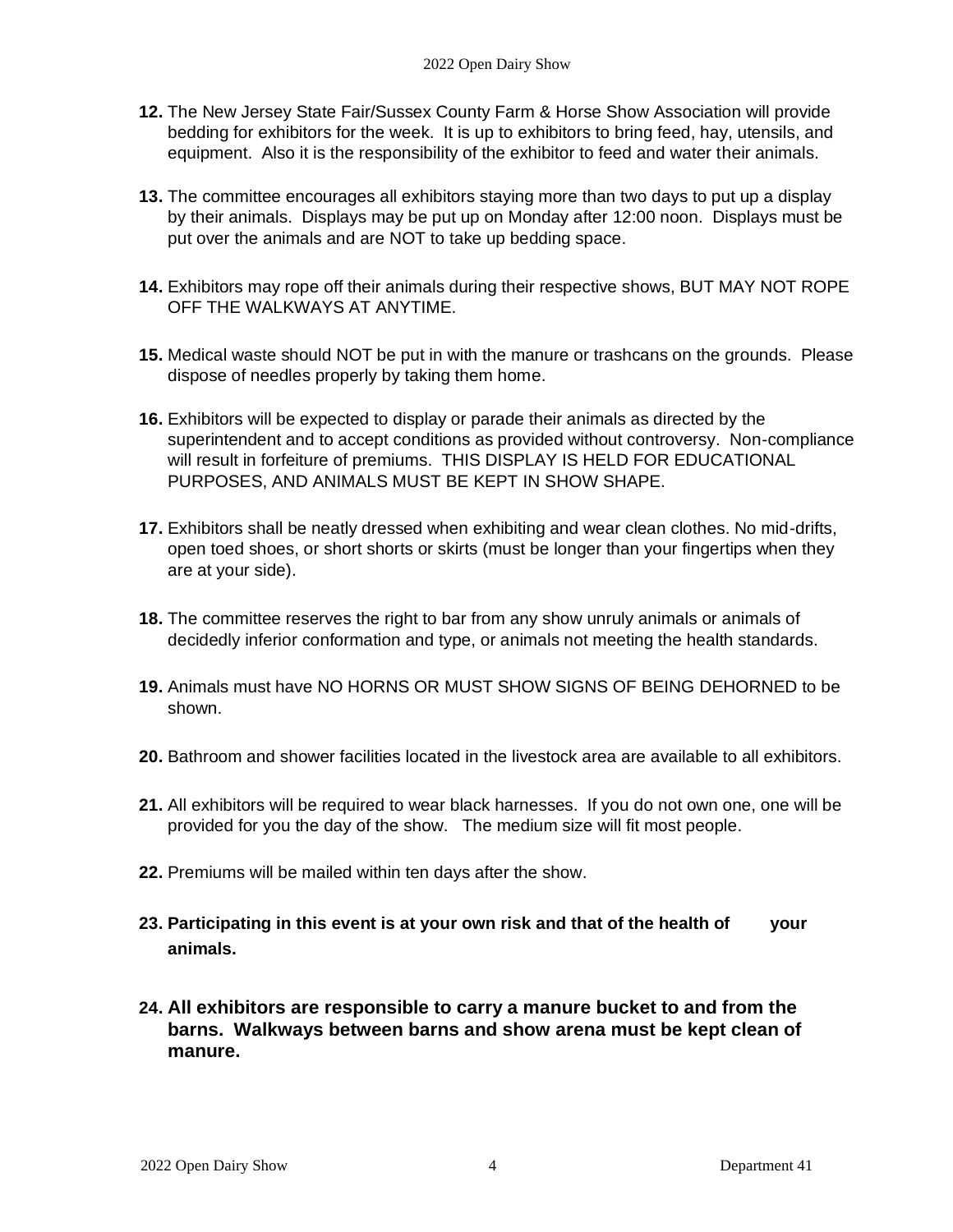# *PREMIUMS*

| <b>JUDGE'S</b><br><b>PLACING</b><br>OF<br><b>ANIMALS</b> |      |       |      |      |      |      |      |      |      |      |                 |     |
|----------------------------------------------------------|------|-------|------|------|------|------|------|------|------|------|-----------------|-----|
| # animals                                                |      | 2     | 3    | 4    | 5    | 6    |      | 8    | 9    | 10   | $11-20$ $ 21+ $ |     |
|                                                          | \$16 |       |      |      |      |      |      |      |      |      |                 |     |
| 2                                                        | \$18 | \$16  |      |      |      |      |      |      |      |      |                 |     |
| $\overline{3}$                                           | \$20 | $$18$ | \$16 |      |      |      |      |      |      |      |                 |     |
| 4                                                        | \$22 | \$20  | \$18 | \$16 |      |      |      |      |      |      |                 |     |
| $\overline{5}$                                           | \$24 | \$22  | \$20 | \$18 | \$16 |      |      |      |      |      |                 |     |
| 6                                                        | \$26 | \$24  | \$22 | \$20 | \$18 | \$16 |      |      |      |      |                 |     |
| 7                                                        | \$28 | \$26  | \$24 | \$22 | \$20 | \$18 | \$16 |      |      |      |                 |     |
| 8                                                        | \$30 | \$28  | \$26 | \$24 | \$22 | \$20 | \$18 | \$16 |      |      |                 |     |
| 9                                                        | \$32 | \$30  | \$28 | \$26 | \$24 | \$22 | \$20 | \$18 | \$16 |      |                 |     |
| 10<br>or more                                            | \$35 | \$32  | \$30 | \$28 | \$26 | \$24 | \$22 | \$20 | \$18 | \$16 | \$10            | \$5 |

NOTE: REGISTRATION PAPERS, and CVI'S FOR EACH ANIMAL, IN THE NAME OF EACH EXHIBITOR, IS REQUIRED TO BE AVAILABLE AT ALL TIMES. ALL ANIMALS MUST BE REGISTERED, LEASED AND/OR TRANSFERRED BY MAY 1, 2022.

# **Note: Entry fee is \$5.00 per animal. With that single fee, that animal can be entered in as many special classes as the owner sees fit.**

### **THESE SECTIONS CODES HAVE THE FOLLOWING CLASSES:**

**\*\*\*\***ALL BREEDS, IF DIFFERERT FROM THAT BELOW, WILL BE ASSIGNED TO APPROPRIATE CLASSES UPON RECEIPT OF ENTRY AND WILL FOLLOW THE SAME CLASS STRUCTURE. **OTH:** Other (must specify breed on form)\*\*\*\*

**AYR**: AYRSHIRE**; BRO**: BROWN SWISS; **GUE**: GUERNSEY and **JER**: JERSEY; CLASS NUMBER with description

### **Junior females**

- 01. Spring heifer calf born 3/1/2022 thru 5/1/2022
- 02. Winter heifer calf born 12/1/2021 thru 2/29/2022
- 03. Fall heifer calf born 9/1/ 2021 thru 11/30/2021
- 04. Summer yearling heifer born 6/1/2021 thru 8/31/2021
- 05. Spring yearling heifer born 3/1/2021 thru 5/31/2021
- 06. Winter yearling heifer born 12/1/2020 thru 2/28/2021
- 07. Fall yearling heifer born 9/1/2020 thru 11/30/2020 milking fall yearlings will compete in the junior 2-year-old class. Junior and Reserve Junior Champion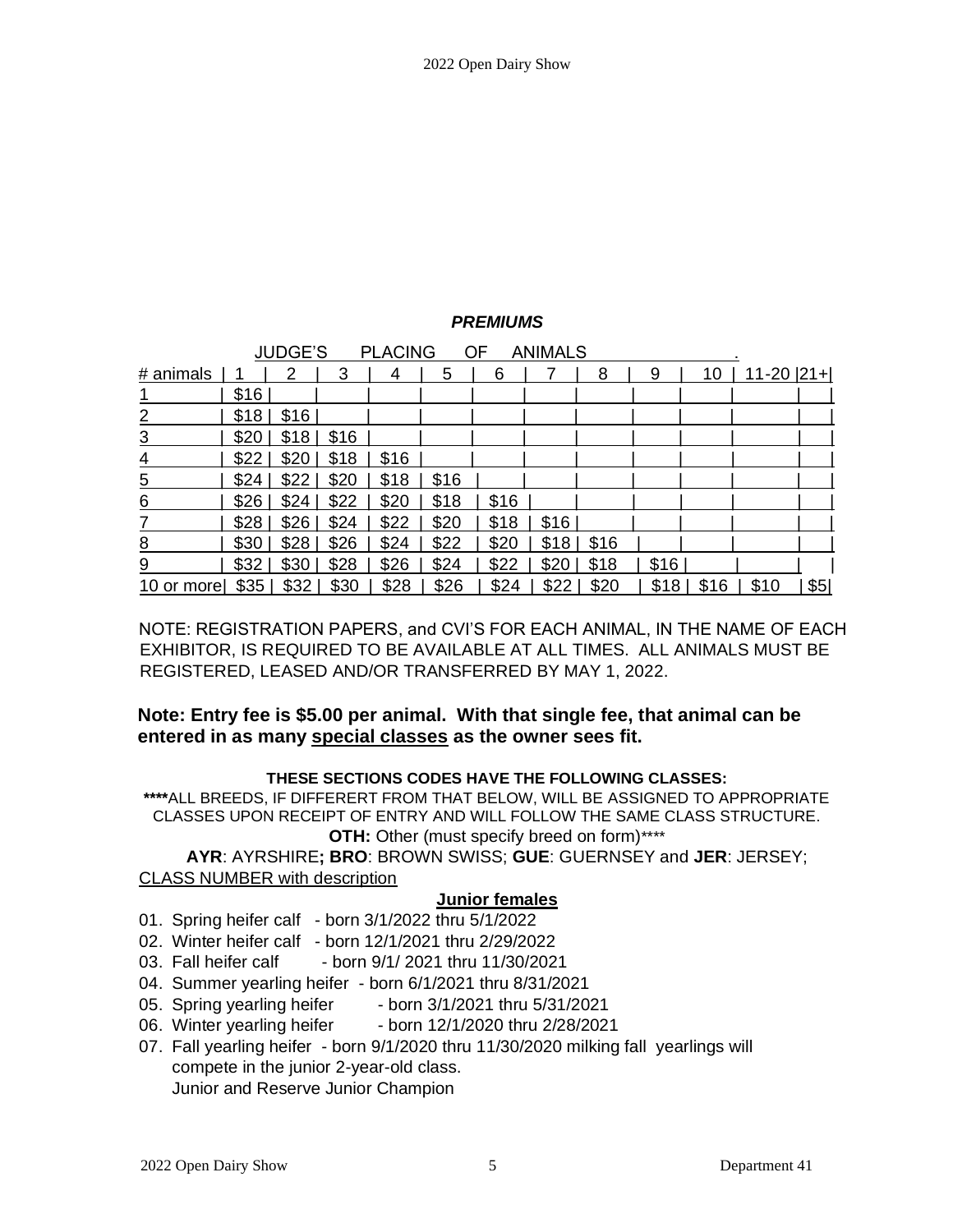### **Senior Females**

All animals entered in milking or dry cow classes MUST have been fresh at least once.

- (Except for 2yr. Old animals)
- 11. Junior Dry Cow born on or after 9/1/2017 (2 thru 4 years old)
- 12. Senior Dry Cow born before 9/1/2017 (5 years old and older)
- 13. Summer Jr. 2 yr old born 6/1/2020 thru 8/31/2020
- 14. Junior 2 year old born 3/1/2020 thru 5/31/2020
- 
- 15. Senior 2 year old born 9/1/2019 thru 2/29/2020
- 16. Junior 3 year old born 3/1/2019 thru 8/31/2019
- 17. Senior 3 year old born 9/1/2018 thru 2/29/2019
- 19. Intermediate and Reserve Intermediate Champion
- 20. Four year old cow born 9/1/2017 thru 8/31/2018
	-
- 21. Five year old cow born 9/1/2016 thru 8/31/2017
- 22. Aged cow born before  $9/1/2016$
- 
- 23. 150,000 LB cow certified by DHIA Supervisor, **records must be received by the show secretary by August 1st to compete in this class**.
- 26. Senior and Reserve Senior Champion
- 27. Grand and Reserve Grand Champion

# **Special Classes**

- 10. Junior Best Three Females bred & owned by family exhibitors, residing on same farm;
- one group per farm. Each animal must have been shown in one of the above classes 01 thru 07.
- 29. Senior Best Three Females bred & owned by family exhibitors, residing on same farm; one group per farm. Each animal must have been shown in one of the above classes 11 thru 22.
- 30. Dairy Herd three animals owned by family exhibitors and residing on same farm; one group per exhibitor. Each animal has to have freshened at least once.
- 31. Produce of Dam two animals; one or more owners; same dam
- 32. Dam & Daughter

**Note:** Classes may be combined if not enough animals are entered to fill a class.

# **SPECIAL within CLASS AWARDS**

- Best Udder – designated within each milking class. Premiums \$15 for first place and \$10 for second place.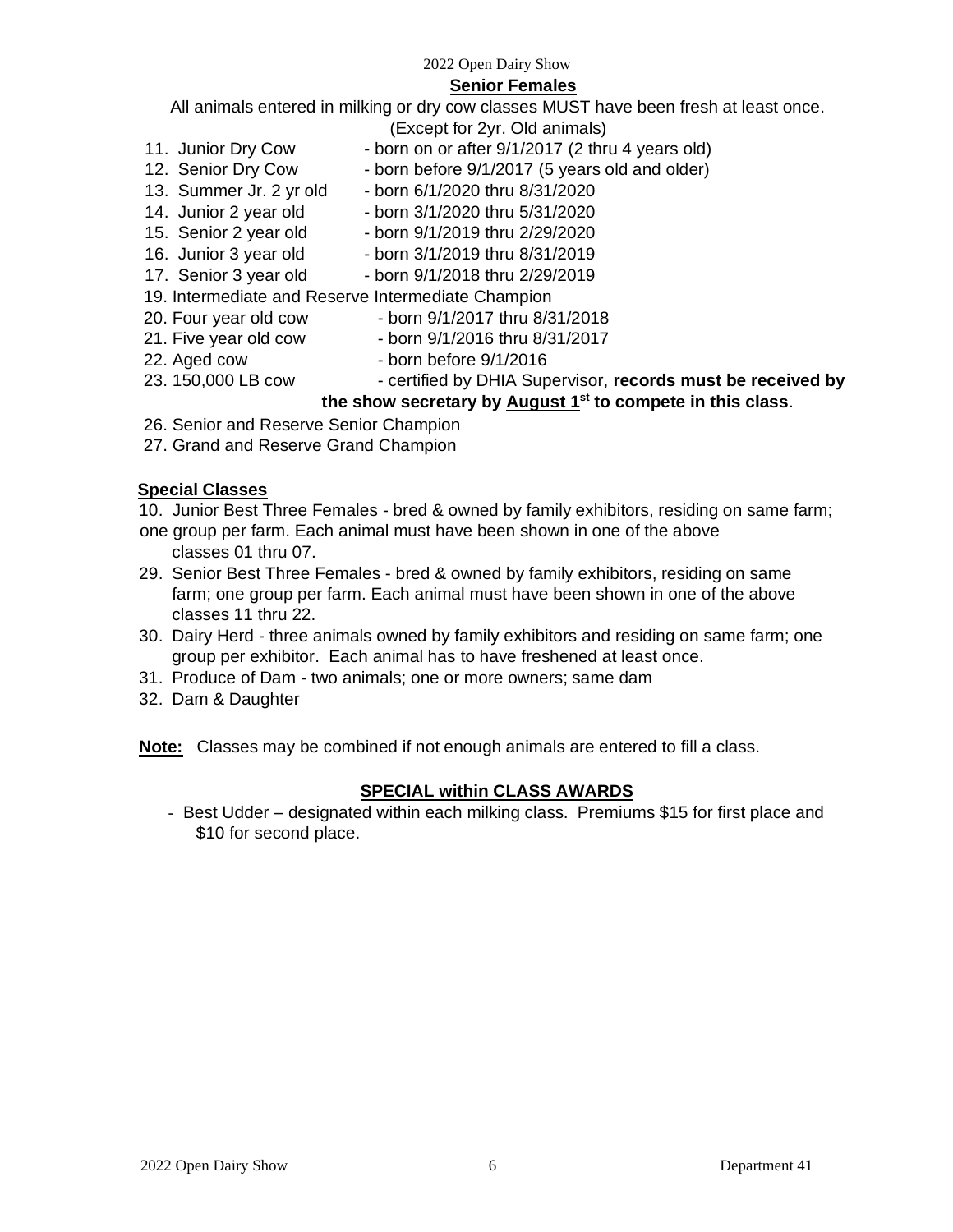### **SECTION CODE: HOL: HOLSTEIN**

### CLASS NUMBER with description

### **Junior females**

- 01. Spring heifer calf born 3/1/2022 thru 5/1/2022
- 02. Winter heifer calf born 12/1/2021 thru 2/29/2022
- 03. Fall heifer calf born 9/1/ 2021 thru 11/30/2021
- 04. Summer yearling heifer born 6/1/2021 thru 8/31/2021
- 05. Spring yearling heifer born 3/1/2021 thru 5/31/2021
- 06. Winter yearling heifer born 12/1/2020 thru 2/28/2021
- 07. Fall yearling heifer born 9/1/2020 thru 11/30/2020 milking fall yearlings will compete in the junior 2-year-old class.
- 08. Junior and Reserve Junior Champion (Junior Division)
- 09. Junior and Reserve Junior Champion (

### **Senior Females**

All animals entered in milking or dry cow classes MUST have been fresh at least once. (Except for 2yr. Old animals)

- 
- 11. Junior Dry Cow born on or after 9/1/2017 (2 thru 4 years old)
- 12. Senior Dry Cow born before 9/1/2017 (5 years old and older)
- 13. Summer Jr. 2 yr old born 6/1/2020 thru 8/31/2020
- 
- 14. Junior 2 year old born 3/1/2020 thru 5/31/2020
- 15. Senior 2 year old born 9/1/2019 thru 2/29/2020
- 16. Junior 3 year old born 3/1/2019 thru 8/31/2019
- 
- 17. Senior 3 year old born 9/1/2018 thru 2/29/2019
- 18. Intermediate and Reserve Intermediate Champion (Junior Division)

(First & second place animals from classes 11, 13 thru 16)

19. Intermediate and Reserve Intermediate Champion

(First & second place animals from classes 11, 13 thru 16)

- 
- 20. Four year old cow born 9/1/2017 thru 8/31/2018
- 21. Five year old cow born 9/1/2016 thru 8/31/2017
- 22. Aged cow born before  $9/1/2016$
- 

# 23. 150,000 LB cow - certified by DHIA Supervisor, **records must be received by**

# **the show secretary by August 1st to compete in this class**.

- 24. Senior and Reserve Senior Champion (Junior Division)
- 25. Grand and Reserve Grand Champion (Junior Division)
- 26. Senior and Reserve Senior Champion
- 27. Grand and Reserve Grand Champion

### **Special Classes**

10. Junior Best Three Females - bred & owned by family exhibitors, residing on same farm; one group per farm. Each animal must have been shown in one of the above classes 01 thru 07.

28. Best Holstein Bred by Exhibitor, **"For Sussex County Juniors/Residents only",** 

- exhibitor under 21 on day of show. Previous winners are ineligible. Winner to receive a calf.
- 29. Senior Best Three Females bred & owned by family exhibitors, residing on same farm; one group per farm. Each animal must have been shown in one of the above classes 11 thru 22.
- 30. Dairy Herd three animals owned by family exhibitors and residing on same farm; one group per exhibitor. Each animal has to have freshened at least once.
- 31. Produce of Dam two animals; one or more owners; same dam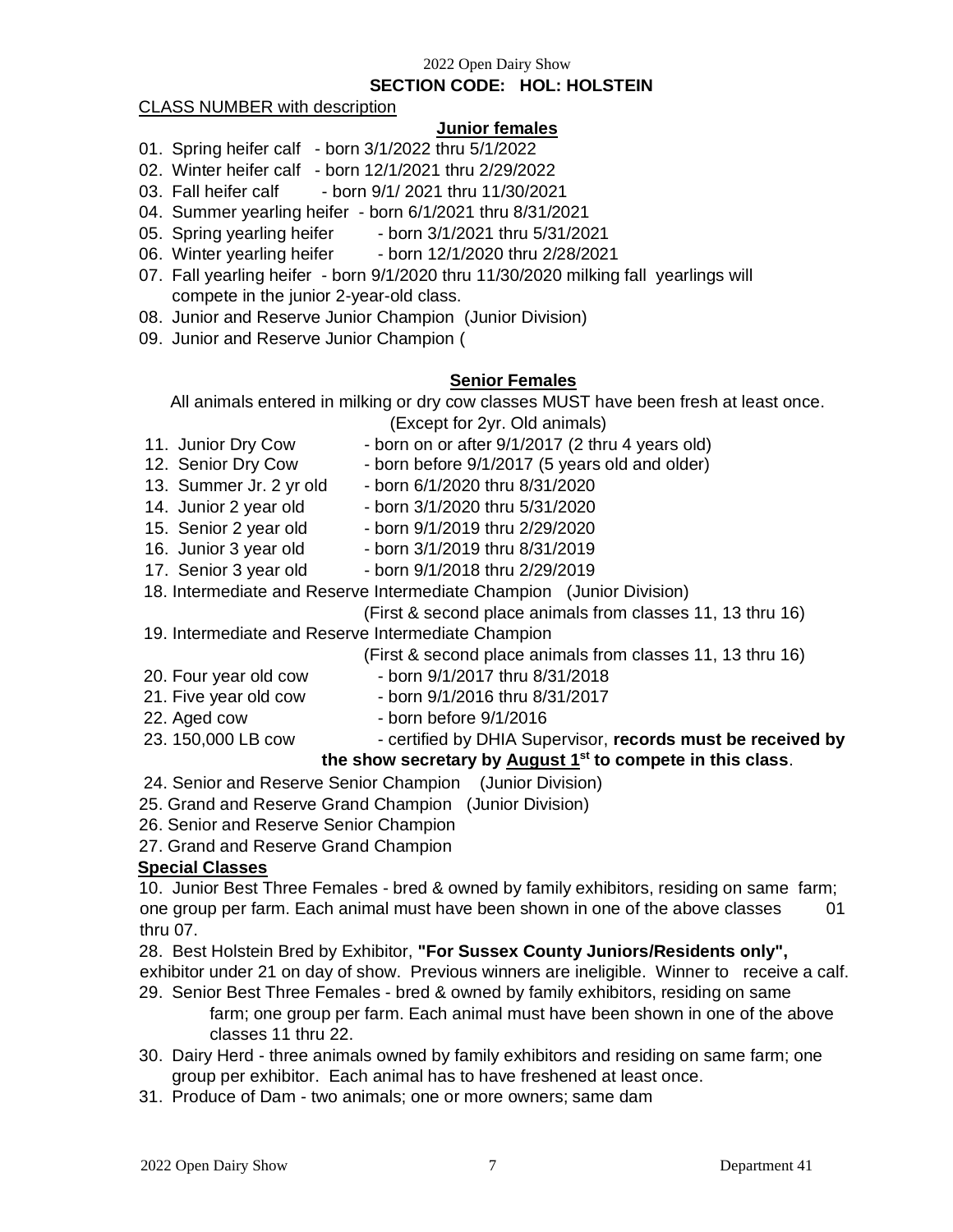32. Dam & Daughter

**Note:** Classes may be combined if not enough animals are entered to fill a class. There must be at least 3 entries to be eligible for a championship trophy.

# **SPECIAL within CLASS AWARDS**

- Best Udder – designated within each milking class. Premiums \$15 for first place and \$10 for second place.

# **The Water may contain Chlorine to combat harmful bacteria**

**\*No Vehicles are permitted in the ag. area after 10 am, they must be parked in a designated parking lot. Vehicles will be towed at the owner's expense. The New Jersey State Fair/ Sussex County Farm & Horse Show Association will not be responsible for any damages to your vehicle** 

**NOTE: All premiums will be mailed within ten days of the show.** 

------------------------------------------------------------------------------------------------------------------------

| This is to certify that the cow ______________     |                                |                                            |  |  |  |  |
|----------------------------------------------------|--------------------------------|--------------------------------------------|--|--|--|--|
|                                                    | (Name and registration number) |                                            |  |  |  |  |
|                                                    |                                |                                            |  |  |  |  |
| has produced the following record in her lifetime: |                                |                                            |  |  |  |  |
|                                                    |                                |                                            |  |  |  |  |
|                                                    |                                |                                            |  |  |  |  |
|                                                    |                                |                                            |  |  |  |  |
|                                                    |                                |                                            |  |  |  |  |
| (Signature of owner)                               | Agent)                         | (Signature of DHIA supervisor or County Ag |  |  |  |  |

# **CERTIFICATE FOR 150,000 LB. COW**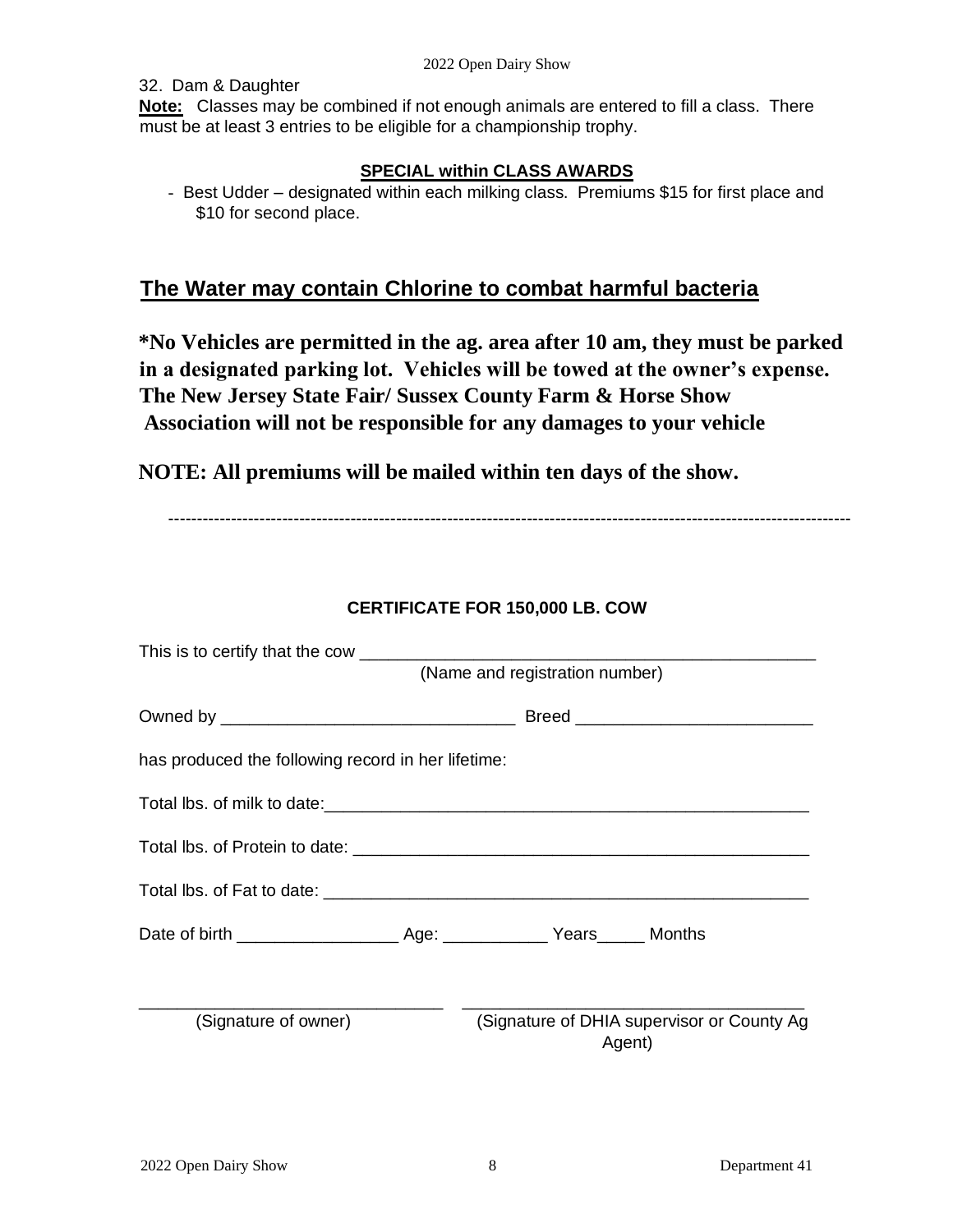# **THE NEW JERSEY STATE FAIR® / SUSSEX COUNTY FARM & HORSE SHOW EXHIBITOR & GENERAL INFORMATION**

**\*No Vehicles are permitted in the ag. area after 10am, they must be parked in a designated parking lot.** 

**Vehicles will be towed at the owner's expense. The New Jersey State Fair/ Sussex County Farm & Horse Show Association will not be responsible for any damages to your vehicle** 

**NOTE: All premiums will be mailed within ten days of the show, unless noted otherwise in department rules** 

**The following are some general information for livestock exhibitors that will assist you in planning your trip to the show. If you have any questions, please do not hesitate to call the Director of your show.** 

1. **Livestock barns -** Barns measure 40' x 200' and have open sides (no walls), except for barn #6, which is enclosed. Barn #6 houses the small animals (rabbits, cavy, etc) and poultry. Although barns are well ventilated, since it is August, you are encouraged to bring fans and 50' extension cords.

**There will be no food or drink allowed in livestock barns 1-6, the livestock show arena, the milking parlor, or any other structure in the agricultural area which contains livestock, poultry or animals of any kind.** All 4-H members and their families are required to follow these rules.

- It will be the responsibility of 4-H leaders and open show directors to monitor their groups.
- Judges and their helpers are permitted to have bottled water in the livestock show area during their show. Bottles must have cap on when not in use.

2. **Your Housing -** If you plan to stay overnight, there are a number of motels within 20-30 minutes. Be sure to make a reservation soon. There are also a number of "hook-ups" for campers or RV's on the fairgrounds. If you plan to camp, please indicate it on your application so we can reserve a spot for you.

3. **Security -** Gates on the ends of the barns are closed during the night and security personnel patrol the fairgrounds.

4. **Restrooms & Showers -** A reserved restroom and shower facility are available for exhibitors. They are located adjacent to the Agricultural Food Booth. There are also restroom and shower facilities near the agricultural area.

5. The New Jersey State Fair® /Sussex County Farm & Horse Show is not responsible for omissions or printing errors

6. All exhibits must remain on display at the Fairgrounds until 8:00 pm on Saturday, August 14th, unless otherwise noted.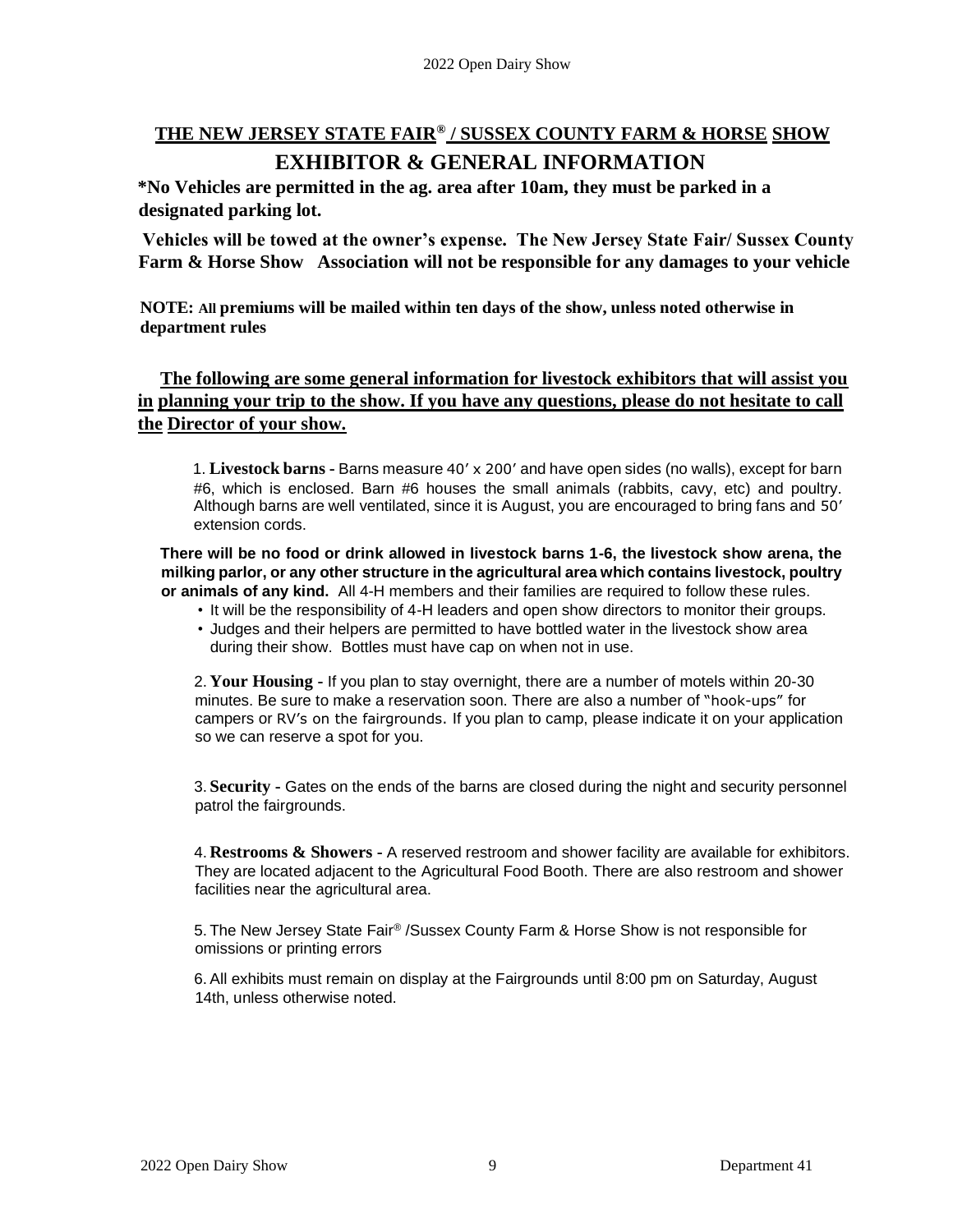7. **Dog, Pet, and Exotic Animal Policy -** Dogs, Pets, and Exotic Animals – None allowed with the following exceptions:

- a.) Handicapped persons requiring trained and controlled animal assistance
- b.) When they are a part of an approved exhibit, show or display and are controlled c.) Livestock exhibitors
- d.) Horse Show exhibitors
- e.) Concessionaires/carnival living area.
- Permits must be filed for the above exceptions for the full time the animal will be on the grounds. The
	- Dog, Pet and Exotic Animal permit may be found on the Exhibitors page of our website. Please send permits with your entries, when possible. Otherwise, you must file permits with your department chairperson. You will be given a copy as proof of filing. Please come to the Agricultural office in the Administration building to pick up your copy.

### **Rules for the preceding exceptions**

- The PERMIT must be presented by the person controlling the animal at the request of any fair official or representative.
- All animals must be on a leash or confined at all times and controlled by an adult. Animals used for Fair approved demonstrations (i.e.-accompanying carriages, herding sheep, etc.) may be unrestricted while they are doing their performance, but must be controlled by an adult.
- Animals must remain in the specific area they are cleared to (i.e.-horse stall or trailer area, cow or sheep barn, etc.)
- Animals must not be walked around the other parts of the Fair Grounds nor in the vicinity of a crowd in their area or near any food concessions.
- Handicapped persons requiring trained and controlled animal assistance (i.e.-Seeing Eye dogs) may be excused from rules 2, 3, and 4, but must have a permit.

• Animal's owner is responsible for clean-up of all wastes generated by the animal(s). **IT IS ILLEGAL TO LEAVE YOUR PET IN A CAR OR SIMILAR VEHICLE.** 

### **8.The water may contain chlorine to combat harmful bacteria**

**9.Participation in this event is at your own risk and that of the health of your animals**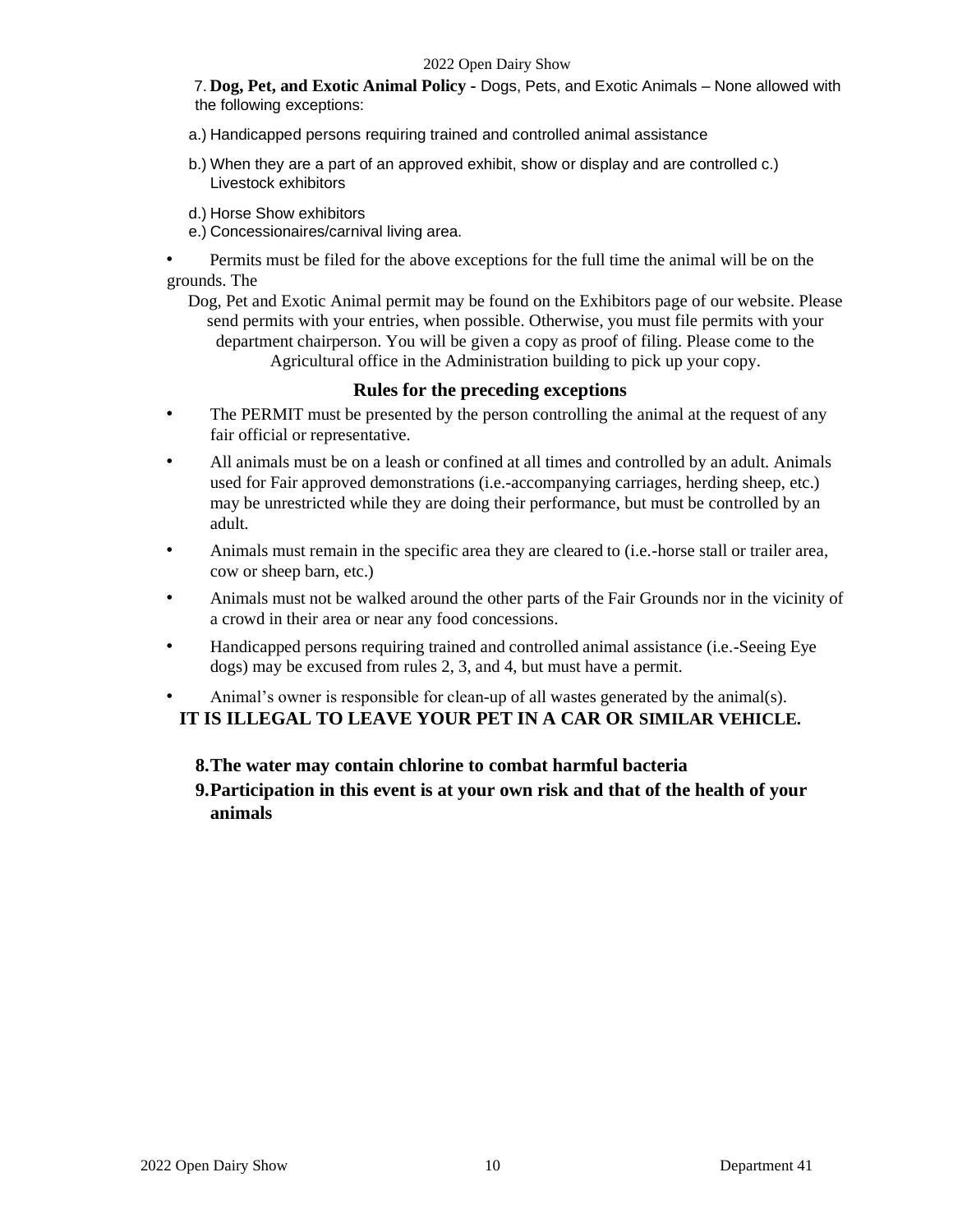# **NJ STATE HEALTH REQUIREMENTS**

Any exhibitor showing at the The New Jersey State Fair®, Sussex County Farm & Horse Show must be in compliance with the New Jersey Division of Animal Health recommendations for New Jersey fairs, shows and sales. All animals must be free from infectious or contagious diseases. The recommendations made are in keeping with good management practices to minimize the risk of disease introduction and spread, with specific recommendations for Foot and Mouth Disease (FMD) prevention. New Jersey Department of Agriculture's (NJDA) Animal Health staff along with veterinarians, farmers, and producers is encouraged to remain vigilant for any signs of unusual diseases in an animal, flock, or herd.

### **Specific signs that may indicate exposure to an infectious or toxic agent include:**

- 1. Excessive discharges from body orifices 11. Foaming at mouth or nose
- 
- nose, teats or hooves excessive loss of mane and tail hairs
- 
- 2. Off-feed or weight loss 12. Head pressing, stargazing, no 3. Skin lesions including blisters, pustules menace response, uneven pupil sizes or discoloration around animal's mouth, 13.Drooping wings, feather or hair loss,
- 4. Abnormal behavior; excessive vocalization, 14.Partial to complete drop in depression egg production, production of
- 5. Excessive urination, excessive salivation; thin-shelled eggs excessive tearing

Muscle tremors, seizures 18.Unusual ticks or maggots

- 8. Sneezing, open mouthed breathing, 19.Staggering, falling or gasping for air, central nervous system disorders.
- 9. Diarrhea, vomiting, constipation, excessive dry manure
- 10. Twisting of head and neck

15. Swelling of tissues around eyes, 6.

Lameness, off balance, falling down, heck or legs; cloudiness of eyes difficulty rising; circling, partial 16.Abortions, still births, weak neonates or complete paralysis 17.Abnormal body temperature 7.

If you observe any of the above symptoms or suspect a disease transmission, contact your veterinarian, NJDA's State Veterinarian at 609-671-6400 or USDA's Veterinary Services at 609-259-8387 IMMEDIATELY.

All animals will be inspected by an accredited Veterinarian prior to entering the fair. It is the discretion of the veterinarian in charge to allow animals to enter and remain on the fair/show grounds. (PLEASE NOTE: NO animals will be permitted to off load without a health check, if you arrive at a time when there is no Vet available you will not be allowed to unload your animals. \*In addition to the regular health papers required by our Fair . . . ALL sheep and goats to be shown at this fair shall also be identified by USDA official identification (ear tag and/or approved registry tattoo) in compliance with the federal regulations regarding the Scrapie Eradication Program.)

Any animals showing obvious clinical signs of warts, ringworm, foot rot, parasites, pink eye, draining abscesses or open wounds must not be exhibited or allowed to remain on the fairgrounds.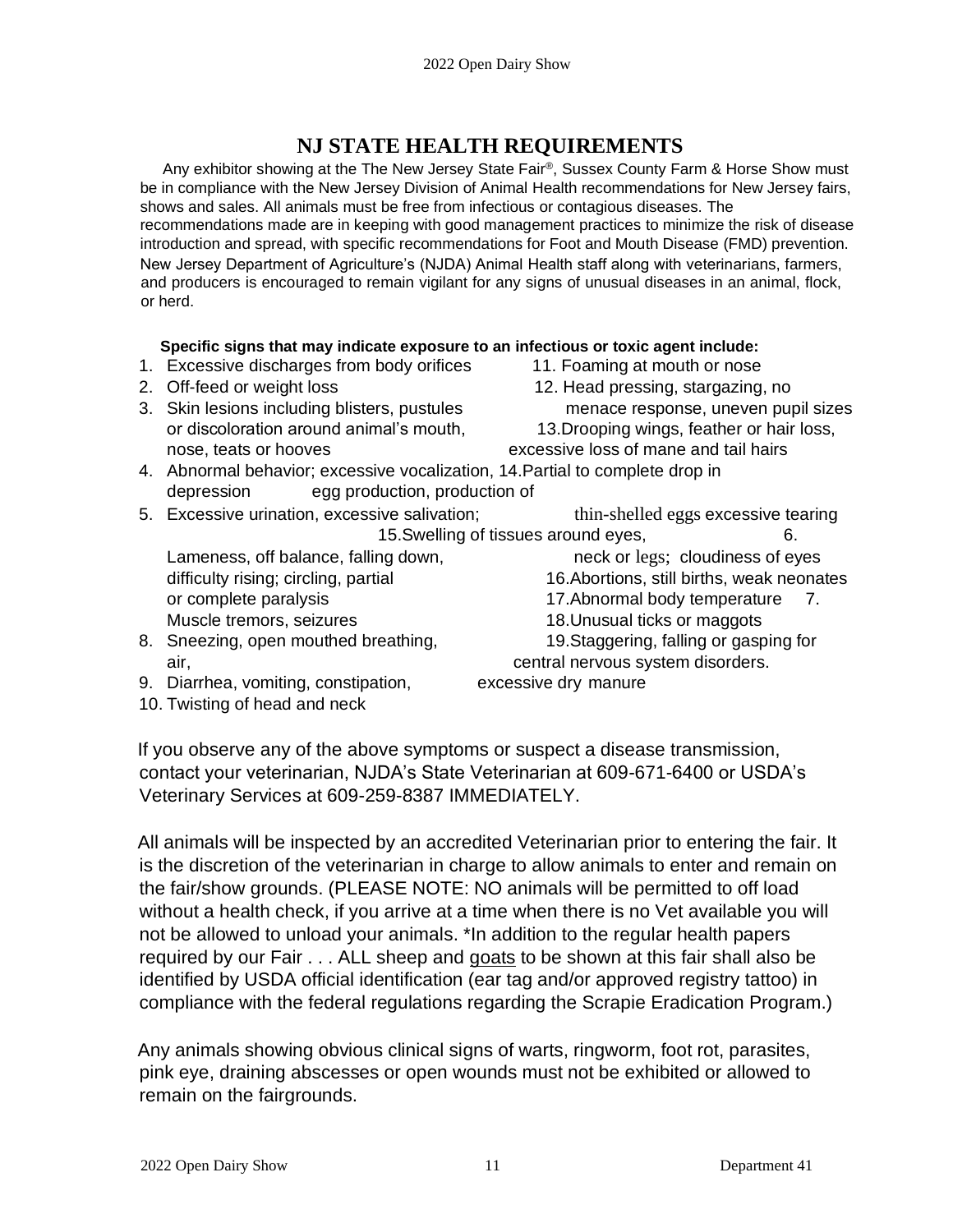Any food animal should have a Drug Use Form accompanying it to the fair. This form will certify that the market animal is free of any medication – which means that the animal has not been treated with drugs, or the animal does not contain a drug for which the withdrawal period has not yet elapsed per label directions. If the animal has received drugs for medications for which the withdrawal period has not yet elapsed, this must be documented on the form. The animal identification, drug name, date(s) of administration, the route of administration and the drug withdrawal time prior to slaughter must be documented.

LIVESTOCK FROM OUT OF STATE entering New Jersey must be in compliance with NJ health requirements & regulations. An official health certificate approved by the state of origin must accompany livestock entering NJ. Animals must also be in compliance with General Requirements, and inspected by an Accredited Licensed Veterinarian approved by the Animal Health Official from the state of origin.

# **Animal Health Documentation**

Fair/show management is responsible for ensuring that animals to be exhibited enter the grounds in good health and with proper documentation:

**Certificates of Veterinary Inspection (CVIs)** - CVIs are completed and signed by accredited veterinarians for any animal being transported **interstate**. (e.g. Pennsylvania to New Jersey) CVIs are valid for 30 days from the date of examination. The official CVI shall include the following: o Complete name and complete address of exhibitor o Complete address of the premises of origin o **Complete name and complete address of the fair/show to be attended. A separate CVI needs to be completed for each individual fair/show to be attended.** o Species, breed, sex, and age of animals

> $\triangleright$  Cattle and swine shall be identified by at least one of the following methods: official electronic ID, unique ear tag, tattoo or registration name or number with registration papers.

> ➢ Horses and other equine shall be identified by electronic ID, physical description and/or tattoo. Physical description must match with EIA certificate.

> ➢ Sheep and goats shall be identified by USDA approved official identification (ear tag and/or approved registry tattoo). For questions regarding the USDA's Mandatory Identification of Sheep and Goats regulation, or to obtain official identification tags for sheep and goats, call the USDA, APHIS, VS office at (609) 259-5260.

➢ Other livestock shall be identified by ear tag, registration name and number, name and physical description or microchip.

o Statement that the examining veterinarian personally inspected the animals described and found them free from visible symptoms of infectious, contagious and/or communicable disease or known exposure thereto within 30 days of shipment.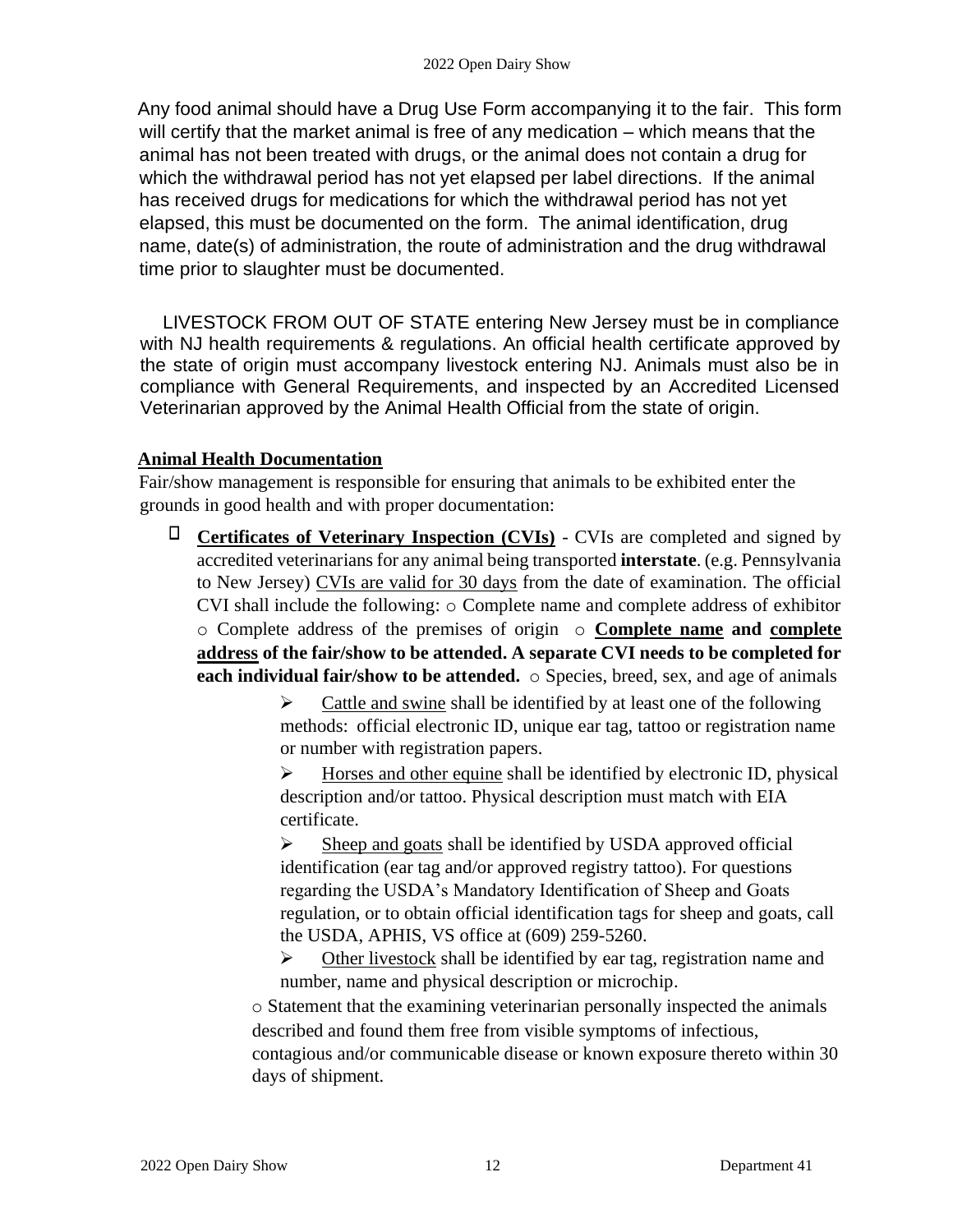DrugUseForms are available on the web at: [http://www.state.nj.us/agriculture/divisions/ah/news/fairsshows.htm](http://www.state.nj.us/agriculture/divisions/ah/news/fairsshows.html)[l.](http://www.state.nj.us/agriculture/divisions/ah/news/fairsshows.html) (This documentation should follow the food animal to its final slaughter destination.) If the animal has received drugs or medications for which the withdrawal period has not yet elapsed, this must be documented on the form. The animal identification, drug name, date(s) of administration, the route of administration, and the drug withdrawal time prior to slaughter must be documented. **Animals cannot be turned away from the show if they received medications. The drugs simply need to be documented, and the withdrawal time clearly stated.** *Certain drugs, such as gentamicin, are illegal for use in food animals.* It is the responsibility of the animal producer to check with his or her veterinarian as to what medications can be given **Public** 

### **Health Concerns**

Interactions between people and animals provide valuable and enjoyable educational experiences that should be encouraged. However, during such contact, there is some risk of disease transmission. To protect both humans and animals, the New Jersey Department of Agriculture in consultation with the New Jersey Department of Health and Senior Services encourages all fairs/shows to implement the following precautionary steps to protect both visitors and animals from disease.

- Provide hand-cleaning stations/facilities for use prior to and after contact with animals o Provide running water and soap or antibacterial hand wipes to clean dirt off hands o Provide *alcohol-based hand rubs* for use on clean hands
- Maintain safe and clean stations/facilities to protect visitors and animals  $\circ$ Trash cans should be available and emptied regularly
- Post signs indicating the location of hand-cleaning stations/facilities
- Do not allow human food or drink in animal contact areas Forbid smoking in animal contact areas and at hand-cleaning stations/facilities
- Ensure that no feed is fed to the animals unless specifically provided by the fair

# **II. Species Specific Health Regulations and recommendations**

**NEW JERSEY CATTLE** ATTENDING A NEW JERSEY FAIR/SHOW:

Shall be accompanied by an official CVI or AHC

**IMPORTED CATTLE** ATTENDING A NEW JERSEY FAIR/SHOW:

- Shall be accompanied by an official CVI
- Shall be negative to a tuberculosis test within 60 days of entry Cattle from an accredited free State, zone, or herd are exempt from testing.
- For an accredited herd, the CVI shall include the date on which the herd of origin was last tuberculin tested, and a statement by the accredited veterinarian that the cattle to be imported were:
	- 1. included in the most recent test of the herd of origin and testing with negative results occurred within one year prior to the date of movement or that 2. they are natural additions to the herd.

• Six months of age or over shall be negative to an official brucellosis test within 30 days of entry – brucellosis vaccinated heifers under 14 months of age, steers, and spayed heifers are exempt from brucellosis testing. Cattle to be imported that originate from a Class Free State or Area are exempt from brucellosis testing.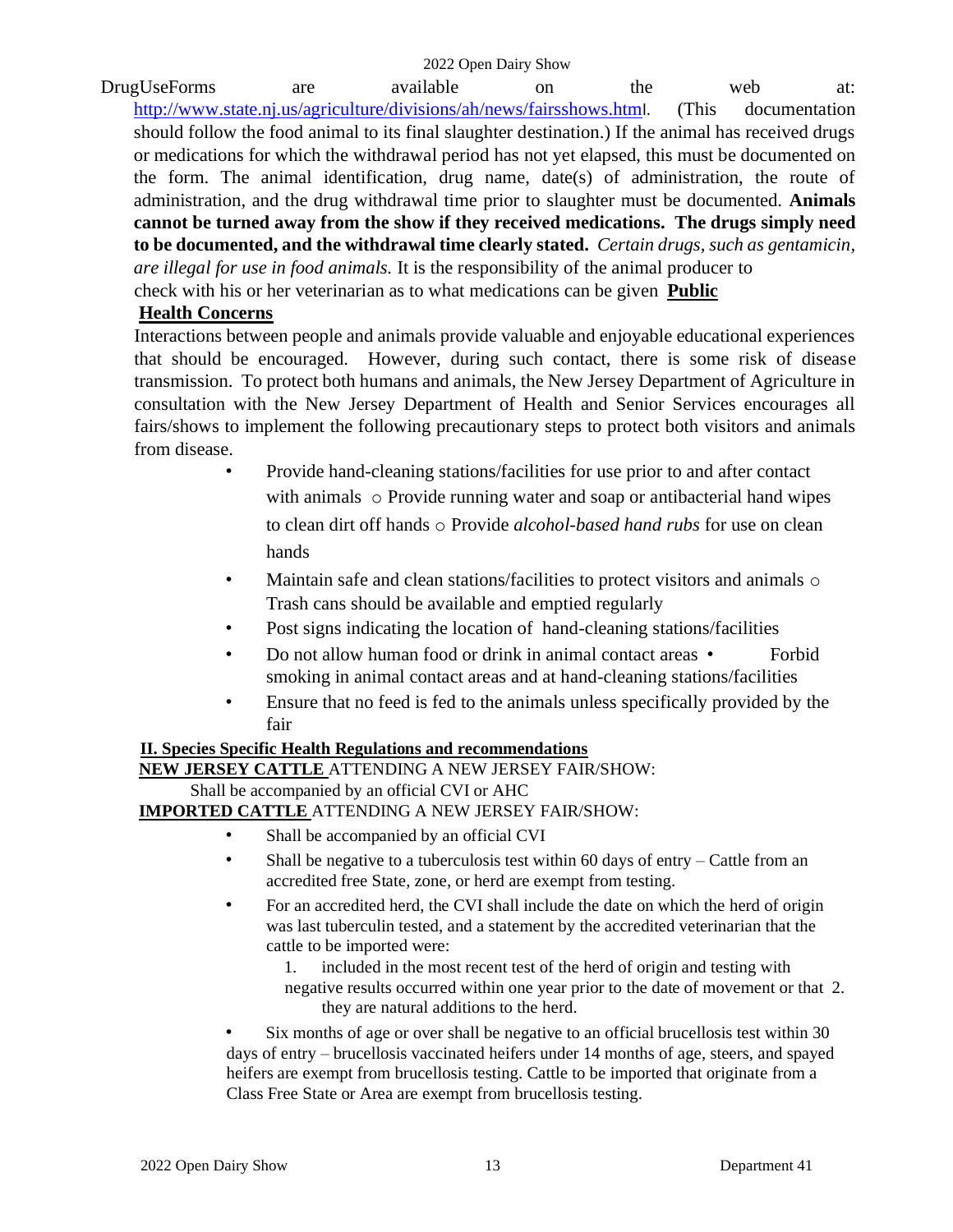• Shall be negative to an official anaplasmosis or bluetongue test within 30 days prior to entry if they originate from a state that is determined by the USDA to be endemic for anaplasmosis or bluetongue.

### **Additional requirements on top of the NJ Health requirements**

Updated Revisions to Animal Health Requirements (March 5, 2022)

### **Rabies Vaccination**

A current rabies vaccination is REQUIRED for all species for which there is a USDA licensed vaccine available. An acceptable proof of rabies vaccination must be presented at the vet check at the Fair. Note: Rabies titers are not acceptable proof of rabies protection and cannot be used for entry requirements.

Owners of animal species that do not have an approved rabies vaccine should discuss with their veterinarian the pros and cons of having their animal vaccinated against rabies with an "off label" rabies vaccine. During the Fair if an animal not vaccinated for rabies is suspected of having rabies, appropriate methods will be utilized to make a diagnosis including quarantining the animal for the appropriate period of time.

### **Bovine Viral Diarrhea persistent infection (BVD-PI) Testing**

All cattle, alpacas, and llamas must be negative to an approved test appropriate to detect Bovine Viral Diarrhea persistent infection (BVD-PI). This test must be reported on the required certificate of veterinary inspection (CVI). The issuing veterinarian is responsible for verifying the validity of the test, the identification of the animal and recording the test date on the CVI. If a previous test is not verifiable the test must be repeated. It is recommended that all cattle, alpacas, and llamas be vaccinated for Bovine Respiratory Disease Complex (shipping fever). Owner(s) should discuss with their veterinarian the advantages of having their animals vaccinated for the Bovine Respiratory Disease Complex. Cattle Testing:

- Currently acceptable BVD-PI tests for cattle less than 61 days old:
	- Skin notch Antigen Capture ELISA (ACE) or Immunohistochemistry (IHC)
	- Whole blood virus isolation
	- Whole blood PCR
- Currently acceptable BVD-PI tests for cattle 61 days of age and older:
	- Skin notch Antigen Capture ELISA (ACE) or Immunohistochemistry (IHC)
	- Serum or milk Antigen Capture ELISA (ACE)
	- Whole blood virus isolation
	- Whole blood, serum or plasma PCR

Note: The NYS Veterinary Diagnostic Laboratory of Cornell University can conduct PCR testing on pools of up to 10 cattle.

Note: reviewed the above information with Dr. Paul Tallamy & Dr. Ted Spinks office February 28, 2022.

# **Please check with your veterinarian for any updated tests that are required by the New Jersey Department of Animal Health.**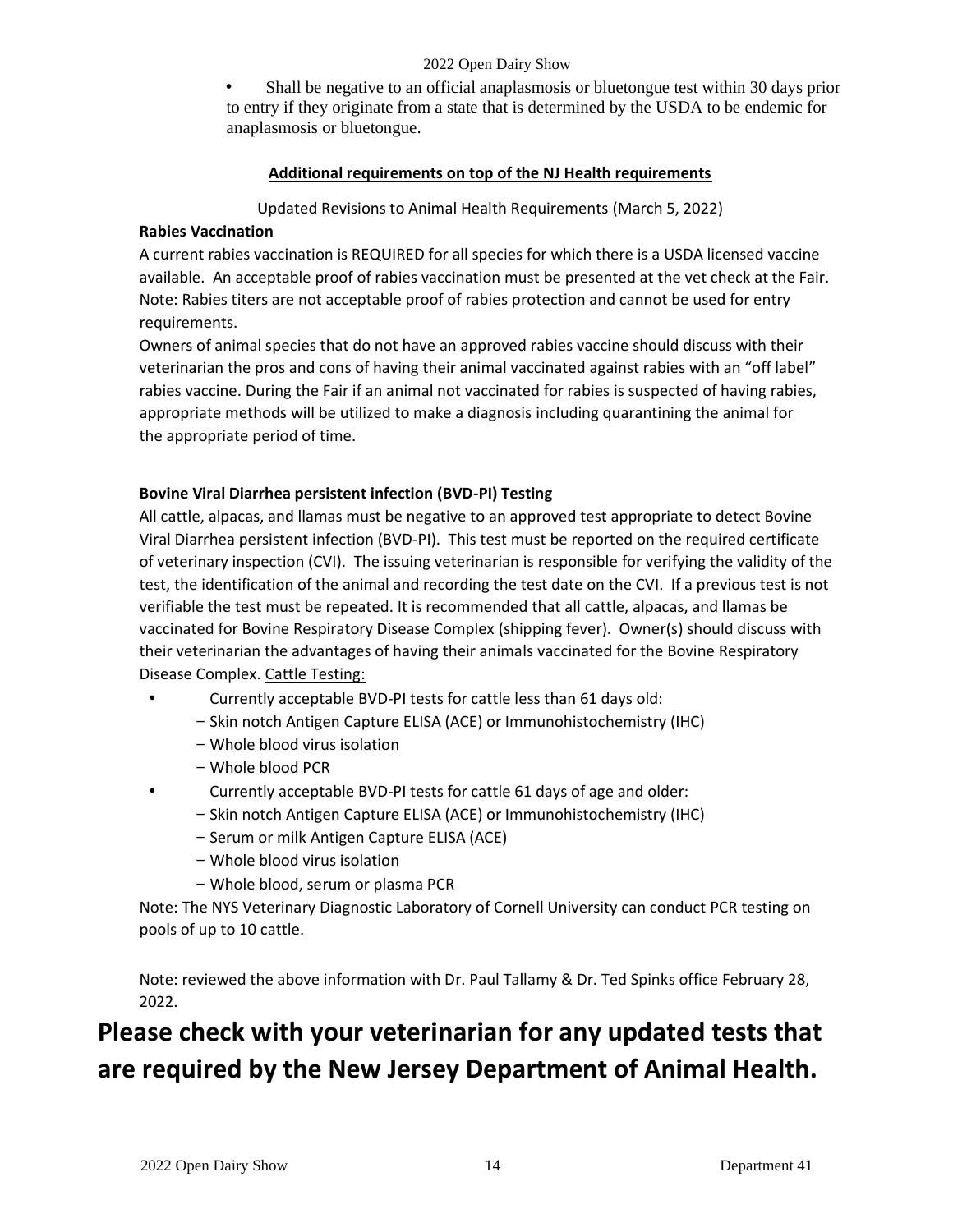## **IAFE (INTERNATIONAL ASSOCIATION OF FAIRS AND EXPOSITIONS) NATIONAL CODE OF SHOW RING ETH I CS**

Exhibitors of animals at livestock shows shall at all times conduct themselves with honesty and good sportsmanship. Their conduct in this competitive environment shall always reflect the highest standards of honor and dignity to promote the advancement of agricultural education. This code applies to junior, as well as open class exhibitors, who compete in structured classes of competition. This code applies to all livestock offered in any event at a livestock show. In addition to the "IAFE National Code of Show Ring Ethics," fairs and livestock shows may have rules and regulations which they impose on the local, county, state, provincial, and national levels.

All youth leaders working with junior exhibitors are under an affirmative responsibility to do more than avoid improper conduct or questionable acts. Their moral values must be so certain and positive that those younger and more pliable will be influenced by their fine example. Owners, exhibitors, fitters, trainers, and absolutely responsible persons who violate the code of ethics will forfeit premiums, awards, and auction proceeds and shall be prohibited from future exhibition in accordance with the rules adopted by the respective fairs and livestock shows. Exhibitors who violate this code of ethics demean the integrity of all livestock exhibitors and should be prohibited from competition at all livestock shows in the United States and Canada.

**The following is a list of guidelines for all exhibitors and all livestock in competitive events:** 

- 1. All exhibitors must present, upon request of fair and livestock show officials, proof of ownership, length of ownership, and age of all animals entered. Misrepresentation of ownership, age, or any facts relating thereto is prohibited.
- 2. Owners, exhibitors, fitters, trainers, or absolutely responsible persons shall provide animals health certificates from licensed veterinarians upon request by fair or livestock show officials.
- 3. Junior exhibitors are expected to care for and groom their animals while at fairs or livestock shows.
- 4. Animals shall be presented to show events where they will enter the food chain free of violative drug residues. This act of entering an animal in a livestock show is the giving of consent by the owner, exhibitor, fitter, trainers and/or absolutely responsible person for show management to obtain any specimens of urine, saliva, blood, or other substances from the animal to be used in testing. Animals not entered in an event which culminates with the animal entering the food chain shall not be administered drugs from other than in accordance with applicable federal, state, and provincial statutes, regulations and rules. Livestock shall not be exhibited if the drugs administered in accordance with federal, state and provincial statutes, regulations and rules affect the animal's performance or appearance at the event. If the laboratory report on the analysis of saliva, urine, blood, or other sample taken from livestock indicates the presence of forbidden drugs or medication, this shall be prima facie evidence such substance has been administered to the animal either internally or externally. It is presumed that the sample of urine, saliva, blood, or other substance tested by the approved laboratory to which it is sent is the one taken from the animal in question, its integrity is preserved, all procedures of said collection and preservation transfer to the laboratory and analysis of the sample are correct and accurate. The report received from the laboratory pertains to the sample taken from the animal in question and correctly reflects the condition of the animal at the time the sample was taken, with the burden on the owner, exhibitor, fitter, trainer, or absolutely responsible person to prove otherwise. At any time after an animal arrives on the fair or livestock show premises, all treatments involving the use of drugs and/or medications for the sole purpose of protecting the health of the animal shall be administered by a licensed veterinarian.
- 5. Any surgical procedure or injection of any foreign substance or drug or external application of any substance (irritant, counterirritant or similar substance) which could affect the animal's performance or alter its natural contour, confirmation, or appearance, except external applications of substances to the hoofs or horns of animals which affect appearance only, and except for surgical procedures performed by a duly licensed veterinarian for the sole purpose of protecting the health of the animal, is prohibited.